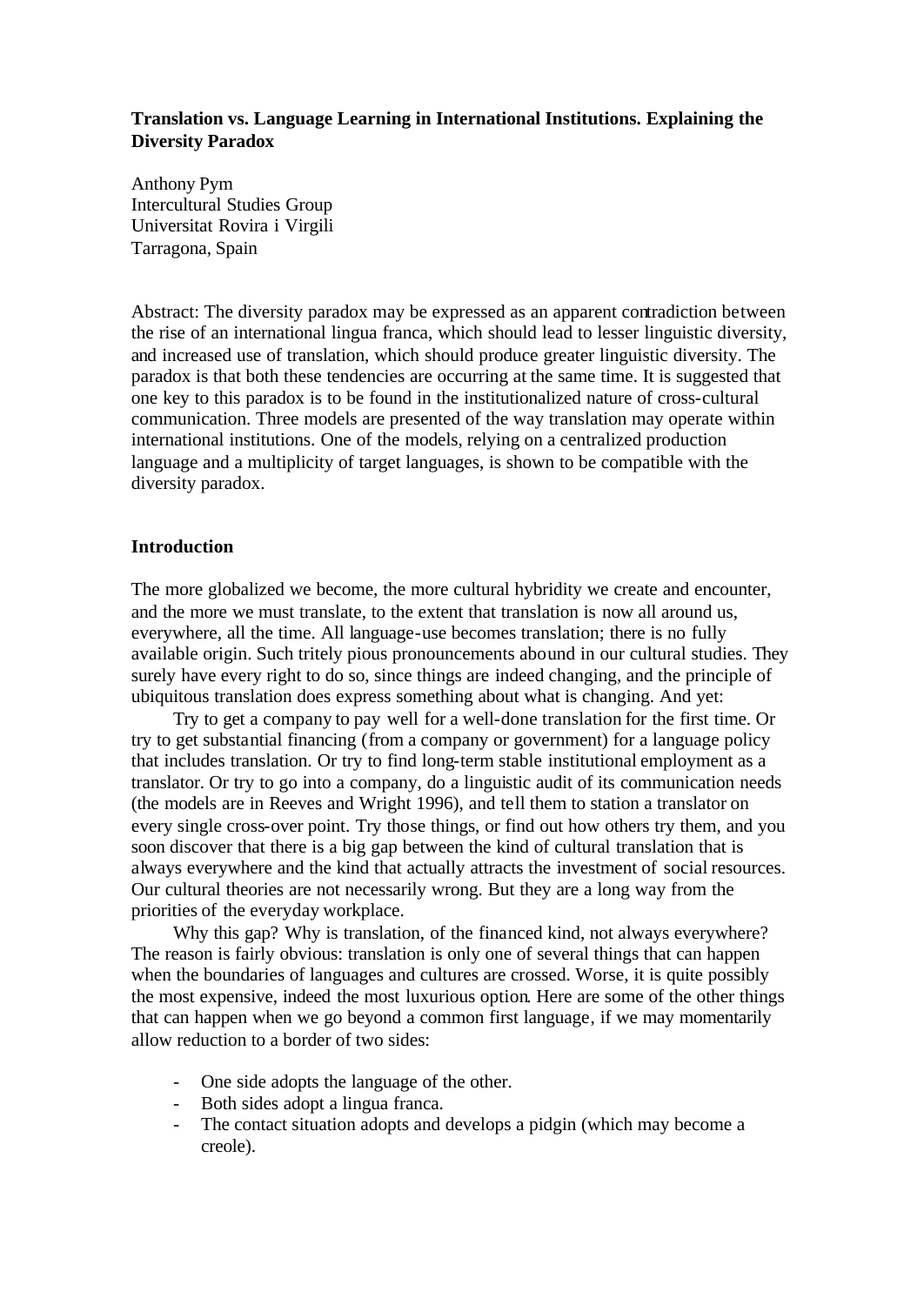- Both sides develop passive capacity in the language of the other (so both speak their own language).
- Both sides learn each other's language and use code-switching.

There are certainly other options as well. José Lambert's seminal paper "La traduction, les langues et la communication de masse" (1989) presents a similar list. Lambert, however, uses highly colored terms in his description of the strategies, ranging from "genocide" (as a way of reducing the number of language communities, which does effectively solve the communication problem) to "complete translation", apparently in the name of a "democratization of languages" (1989: 223). For as much as Lambert then immediately claims that "there is nothing that permits us to assert that one of these solutions is by definition any better than the others" (1989: 224), few among us would openly assert the moral equality of genocide and democracy. Indeed, the terms Lambert presents are weighted heavily in favor of translation as a defense of democracy, as if there were no other modes of democratic defense. Here we should try to be a little more neutral in our assessment of the options.

In our modeling of the available options we need a less provocative term for the opposite of translation. Our choice here is for "language learning", which should be taken in the broadest possible sense, as including all five of the above alternatives. This simplifies the field and reduces the ideologies: either translation, or language learning (or a mix of both, of course). The opposite of translation could always be noncommunication, but for the problem we are developing here, we will accept it as language-learning.

Now for the problem: If everyone learns languages, then this should reduce any need for translation.

We can make it more acute: If everyone learns the same lingua franca, then no one will need the intervention of a translator.

Or more specific: The more cross-cultural communication is dominated by English as the international lingua franca, the less one might expect to find the use of translation for cross-cultural communication.

Or simpler: If people can use the same language, they do not need to translate.

So what is the problem? Well, if these propositions were all true, then we would expect the global demand for translation to be declining at about the same rate as the use of English as a lingua franca is rising. However, what we find in the past few decades, according to all statistic s, is a constant expansion of the translation market, running in parallel with the rise of English as the international lingua franca. This constitutes what we will call the diversity paradox: *the lingua franca would appear to be reducing linguistic diversity, translation should ideally be increasing linguistic diversity, and both are happening at the same time*.

We believe there is a good way of explaining the diversity paradox simply by looking at large-scale statistics. One might also address it through a series of qualitative case studies, such as might hopefully be found elsewhere in this journal. But it is probably more valuable to discard a few of the bad ways before we get there. In the rest of this paper we will unpack the propositions involved, discard a few weak answers, then present our solution to the paradox, all as briefly as possible.

### **The Evidence**

*The use of the lingua franca is increasing*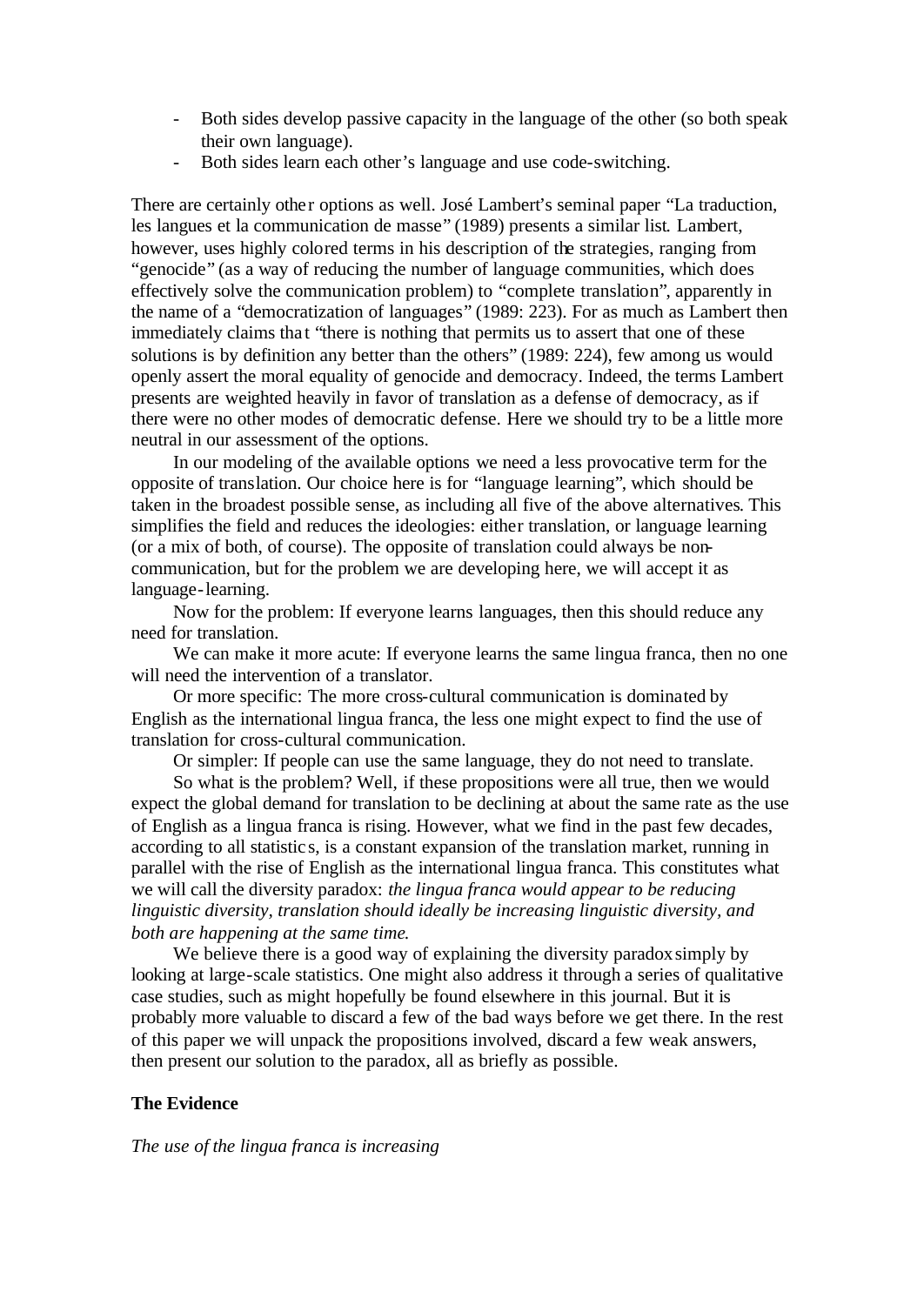Since the land of numbers is murky here, we might simply have to assume that the use of English is growing. There is also no doubt that the growth is in second-language speakers. This does not make English the most widely used language in the world, but it does make it the dominant language for commercial cross-cultural communication.

### *The market for translations is growing*

The numbers are scarcely more eloquent for translations. We can however refer to the *Index Translationum* since 1932 (under the auspices of UNESCO since 1948, computerized since 1979), publishers' data reported in Ganne and Minon (1992), snippets of the same in Venuti (1995, 1998), yearly reports from the European Commission's Translation Service, estimates made bythe American Translators Association and French official registers (cf. Gouadec 2002: 1), regular LISA reports on the growth of the localization sector in recent years. Drawing on a number of such sources, Boucaud (2005) estimates that the international market for translations is growing at a rate of between 5 and 7 percent. For the sake of an argument, we are inclined to accept that estimate.

### *Translations are for short-term relationships*

Tricky numbers, again. The difference between translation and language-learning is not so much the in the activities themselves, but in the timeframe within which the calculation is to be made. For a one-off or short-term contact, there is certainly no reason to learn a new language – it is much cheaper to employ translators or interpreters (Pym 1995). But if a long-term relationship is envisaged, it is more logical to learn a language. Translation costs do not diminish over time, whereas language-learning costs do (you get better at the language, even if you never become perfect). That much should be beyond argument.

### *Translations are relatively expensive*

Life becomes a little more difficult in situations where translation is preferred for longterm relationships. The world's largest translation bureau, the Translation Service of the European Commission, now the Directorate General for translation, will tell you, at every available opportunity, that the cost of their services is approximately the equivalent of one or two cups of coffee (perhaps plus a newspaper) per citizen per year. That is, a truly trivial sum, paid in exchange for a fully working multilingual democracy. So who could say that translation is expensive, even assuming that the European Union is a system of long-term relationships?

In a wide-ranging critique of what was then the European Community of 12, Coulmas (1991) calculated that even with the reduction of working languages the multilingual policy accounted for some 40% of the total administrative budget (which means it was about 2% of the total budget). In 1999 an alternative calculation put the total cost of translation and interpreting services at  $\epsilon$ 685.9 million, which would be only 15% of the administrative budget (see Wagner 2002). The numbers fluctuate enormous, but either way, considerable sums are involved.

Consider, alternatively, a few calculations of how much is paid for each page of output (be it redaction, translation or revision). For example, in the aforementioned Translation Service "in 2003, 1109 full-time translators produced 1416817 pages" (reported in Parada & Diaz Fouces 2006: 54), and the total cost of the translation and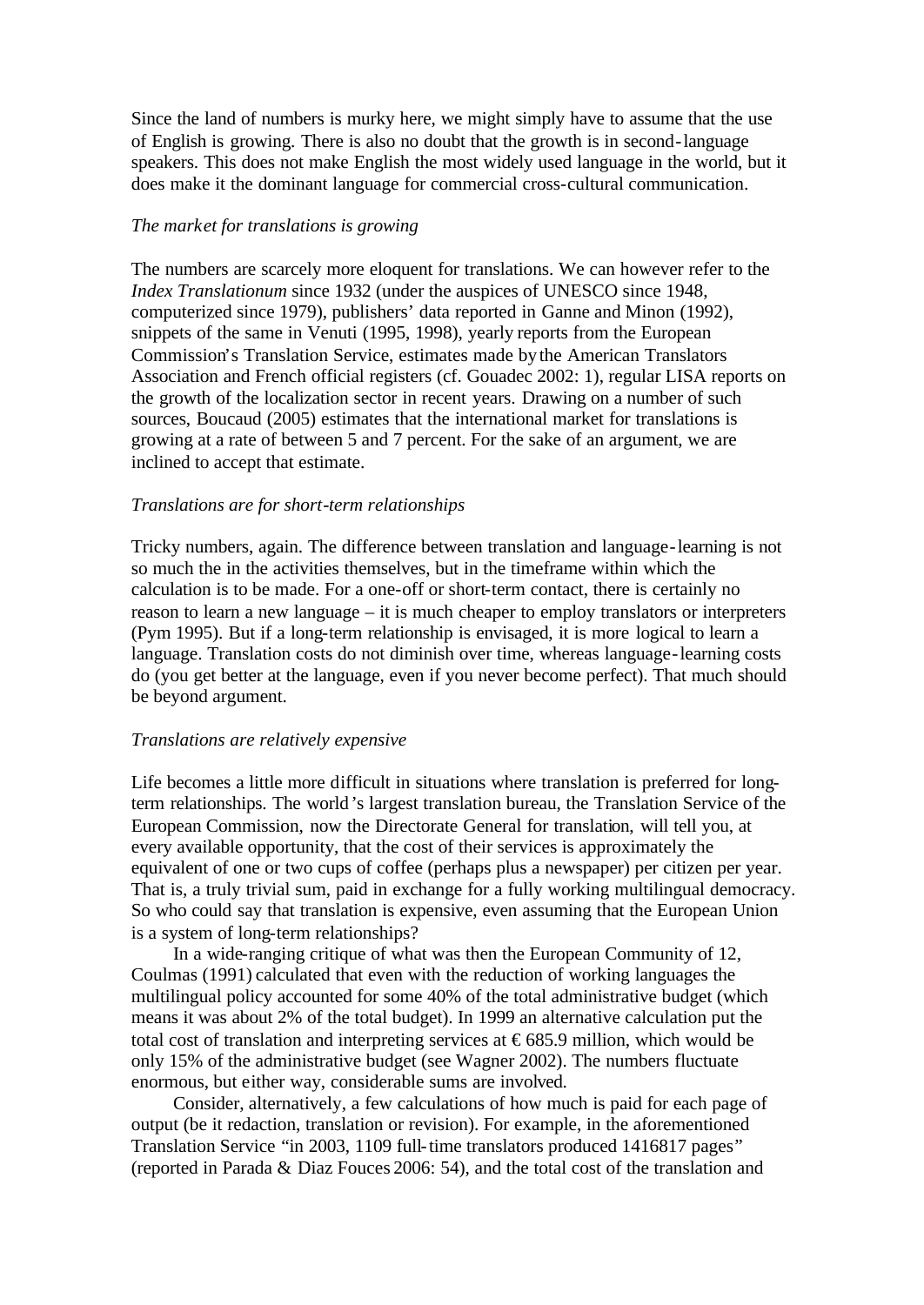interpreting service was 325 million euros (53n.). These are the kinds of numbers that the EU bureaucrats flash in your face to convince you that multilingual Europe only costs the price of a coffee. But just divide the number of pages by the total cost: each page of output was costing something like 155 euros (which roughly compares with 175.5 euros in 2001, reported in Stecconi 2002). Per page. The most a localization company could charge per page, of anything, would be under 50 euros. Of course, the Translation Service provides all kinds of internal security guarantees and quality controls, plus a complex management system for many languages and diverse genres. A luxury product indeed.

So much for the propositions we need in order to proceed: Language learning is increasing: the translation market is growing; translations are logically for short-term relationships, and if not, they are a luxury option.

### **Discarded objections**

To make this useful to public debate, let us briefly sideline a few arguments that we find less than useful:

### *You can't learn all languages....*

There might be about 6,000 languages in the world, and no one can learn them all. So if you are going to communicate with speakers of languages other than yours, sooner or later you are going to need translations, or so the argument runs. Qualitatively, the observations are quite correct. Quantitatively, however, there can be no suggestions that all languages are operating in the same way here. Check the *Index Translationum* on the most translated languages; or take any particular language and see what languages it receives translations from. What you find is that most translations come from the central pivot languages, notably English, and very few languages receive substantial flows from more than four or five other languages. That is, translations are not servicing relations between all the 6,000 or so languages. What we find is more like the world system of languages outlined by De Swaan (2001, working from Wallerstein 1975-1989, applied to translation by Heilbron 1999, 2002). Some languages are peripheral and serve local purposes; others are more central, in the sense that they create exchange relations with other languages; and a handful of languages are super-central, in that they form pivots between many other languages, becoming clearing houses of translations.

In a sense, the world system of languages operates in such a way that the relations formed by translations are similar, in terms of directionality, to those formed by language learning. The differences then lie in the time frames and, correspondingly, in the proportion of a community that is available to learn a given foreign language. If a movement is short-term and for a language that is not well known, then translation is the obvious solution. But those cases are quantitatively nowhere near the possible 6,000 languages we could learn from.

## *You don't really understand....*

A similar argument proposes that language learning is mostly imperfect, since only rarely does one ever truly master a foreign language. One might operate in that language, and even believe that one understands everything perfectly, but the understanding will always remain less than ideal. In order truly to understand, so runs the argument, you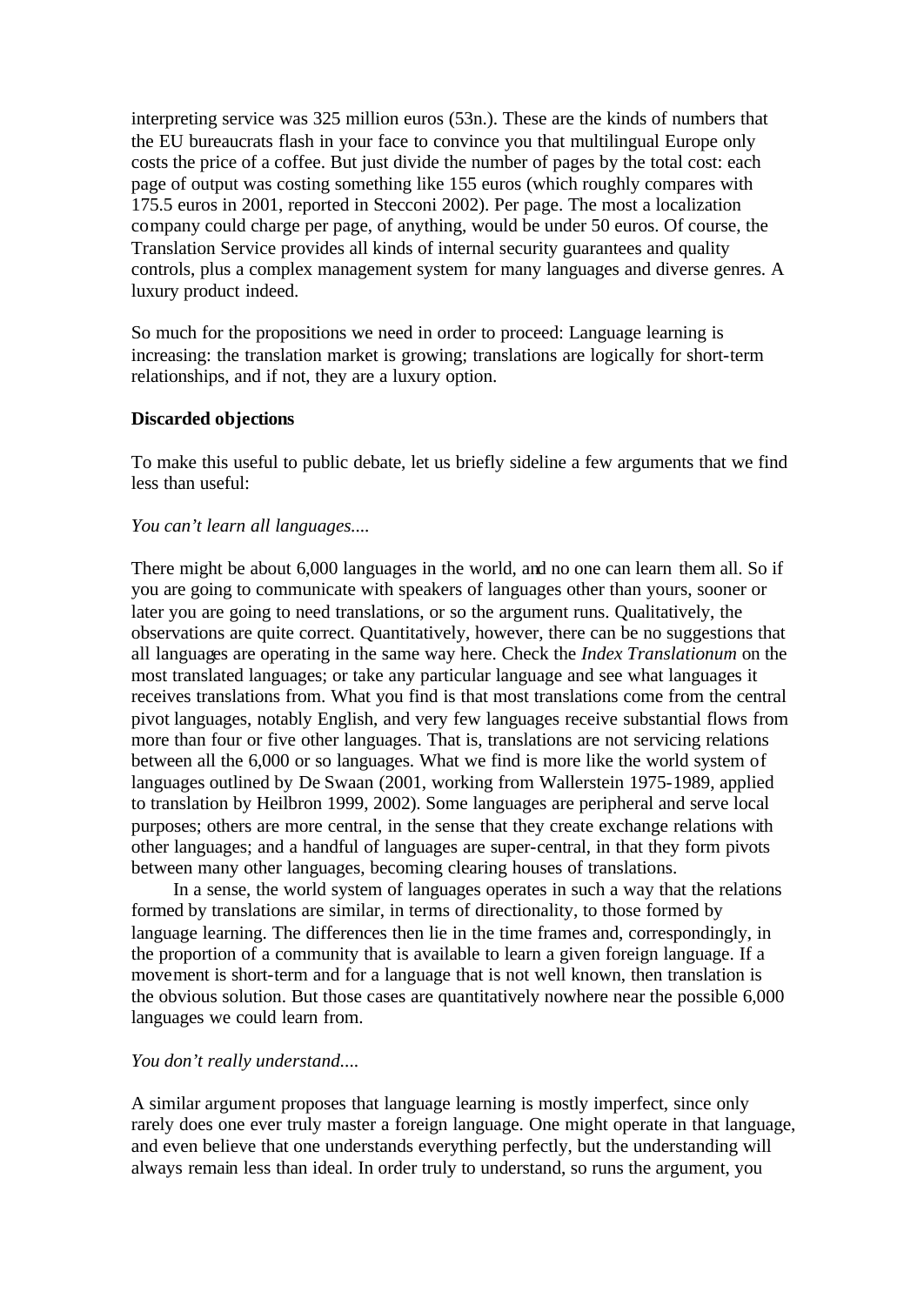require the services of only highly trained professional mediators, called translators or interpreters.

Again, this argument is qualitatively correct and quantitatively unimportant. Several things are wrong. First, not all translators and interpreters supply the highquality expertise that is assumed of them, and one might doubt that the rise in the number of translations has accompanied any increase in the professionalization o the translation market. Second, vast quantities of texts do not require profound understanding; they are used in a perfunctory way. This would seem to be indicated by quality assessment methods in the localization industry, where a certain number of errors are allowed, and high quality work is achieved by making the client pay for one or two extra revisions. Third, the progressive integration of translation memories and data-driven machine translation means that translation outputs, as such, are not of high quality and are not based on human understanding of textual relations – quality will increasingly ensue from human revision processes, not translation. Fourth, the logical consequence of all the above is that low-quality translation can be used to isolate the high-risk segments or passages, and those parts are then translated in a full and professional way. Fifth, recourse to translators does not involve any learning process or dialectic by which the end user might improve their understanding of the foreign language; it will simply create greater dependence on the intermediary. And sixth, postmodern philosophies of language accept that we do not fully understand texts anyway. Indeed, the whole argument against language learning is based on an illusion of perfect communication, which serves as a useful myth for the professionalization of translators but does not help us think about the way translation relates to language learning.

### *English is the killer language…*

There is little evidence that the growth of English as a lingua franca has a direct causeand-effect relationship on the alarming weakening and death of many of the world's more peripheral languages. The vast majority of the world's speakers are multilingual; they manage repertoires of languages where those used at work is usually not those used at home; language death begins when there is leakage in the home domain, not when there is a learning process at work. One might argue, of course, that the addition of a further lingua franca to the repertoire means that some other language, usually a peripheral one, is going to be eliminated from that same repertoire. That makes sense. But people do have the right to make such choices, and their choices do not always go against the home domain.

In his analysis of the European language system, De Swaan (2001) makes the case that the more languages are used in a geographical area, the greater the push for a lingua franca. That is, the use of English as a pivot language is a consequence of linguistic diversity, rather than an alternative.

One could also argue that the growth of English is a consequence of improved communication and transportation technologies (the basis of globalization), and that those same technologies pose the greatest threat to small peripheral languages, since they tend to undo the networks of small communities. That is, the same technological cause is behind the use of the lingua franca and the increase in language death. English alone is not the killer.

Can translation enhance the survival of peripheral languages? Undoubtedly. When Bible translators, for example, have to choose which of many local varieties is going to be translated into, they are in fact condemning the other varieties to a more likely death.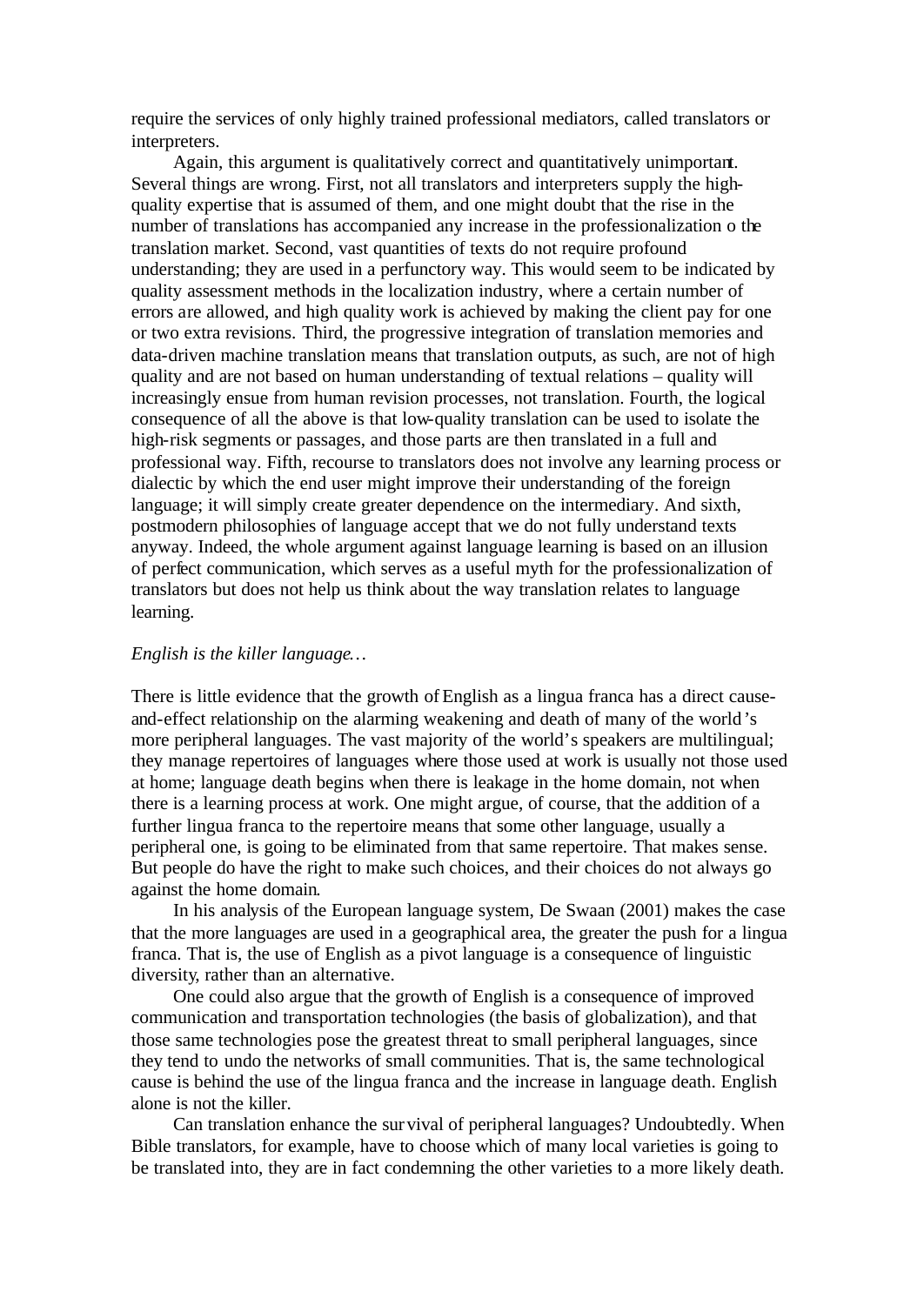This is because the translation process gives the language a standardized form, a script, a passage into print and more recently into electronic representation. That is, the translation process supplies the technologies that carry language over distance. For that matter, so do institutionalized language-teaching processes. It is not the translating itself that determines life or death, nor the giving of language lessons, but the technologies implied in both.

Having dispensed with the bar-room debates, let us seek a neater answer to the problem. This will come by considering a few general features of international institutions, not because they are any more enlightened, but because they bring out a feature that has so far been missed.

### **Why look at international institutions?**

Cross-cultural communication concerns the spheres of commerce, science, technology, information services, cultural content and personal rela tions. Public non-profit organizations might seem to form only a small segment of this broad range, even when they are of the order of the United Nations system or the European Union institutions. But there are good reasons for paying special attention to such institutions. By their very nature, they embody a collective being, with rich complexes of public ideologies, open to debate and evolution. If most contemporary governments are reluctant to legislate what languages an individual should speak, few generally extend the same freedom of choice to major institutions. Indeed, for this very reason, public institutions are quite possibly the only bodies likely to be at all influenced by discussions about translation and language policy.

A second reason for looking in this direction is that there are many more institutions of this kind than meet the eye or make the press. The Yearbooks of International Organizations regularly list more than 30,000 non-profit organizations active all over the world. These are divided into about 25,000 international nongovernmental organizations (NGOs) and just over 5,000 intergovernmental organizations (IGOs), although other sources give much higher numbers for IGOs. This distinction is of some importance for cross-cultural communication. The governmental foundations of IGOs tie those institutions to the nation-states and their corresponding national language policies. IGOs, from the United Nations system down, typically privilege multilingual policies for symbolic reasons, although they then attempt to reduce the high translation costs that ensue from those policies. NGOs, on the other hand, rarely have the funding necessary for symbolic translation practices; their use of translation is closer to what might precariously be termed "real needs"; they are far less likely to employ in-house staff translators or interpreters. In short, there are two quite different kinds of international institutions, and they sometimes solve their crosscultural communication problems in quite different ways.

In what follows we will briefly run through some of the communication and language policies most in evidence in such institutions. We shall then draw strategies from the anecdotal.

### **Communication in international non-profit institutions**

The differences between IGOs and NGOs are partly historical. If we look for distant antecedents of contemporary intergovernmental organizations, we would probably have to consider the structures of the classical multicultural empires, with their mixes of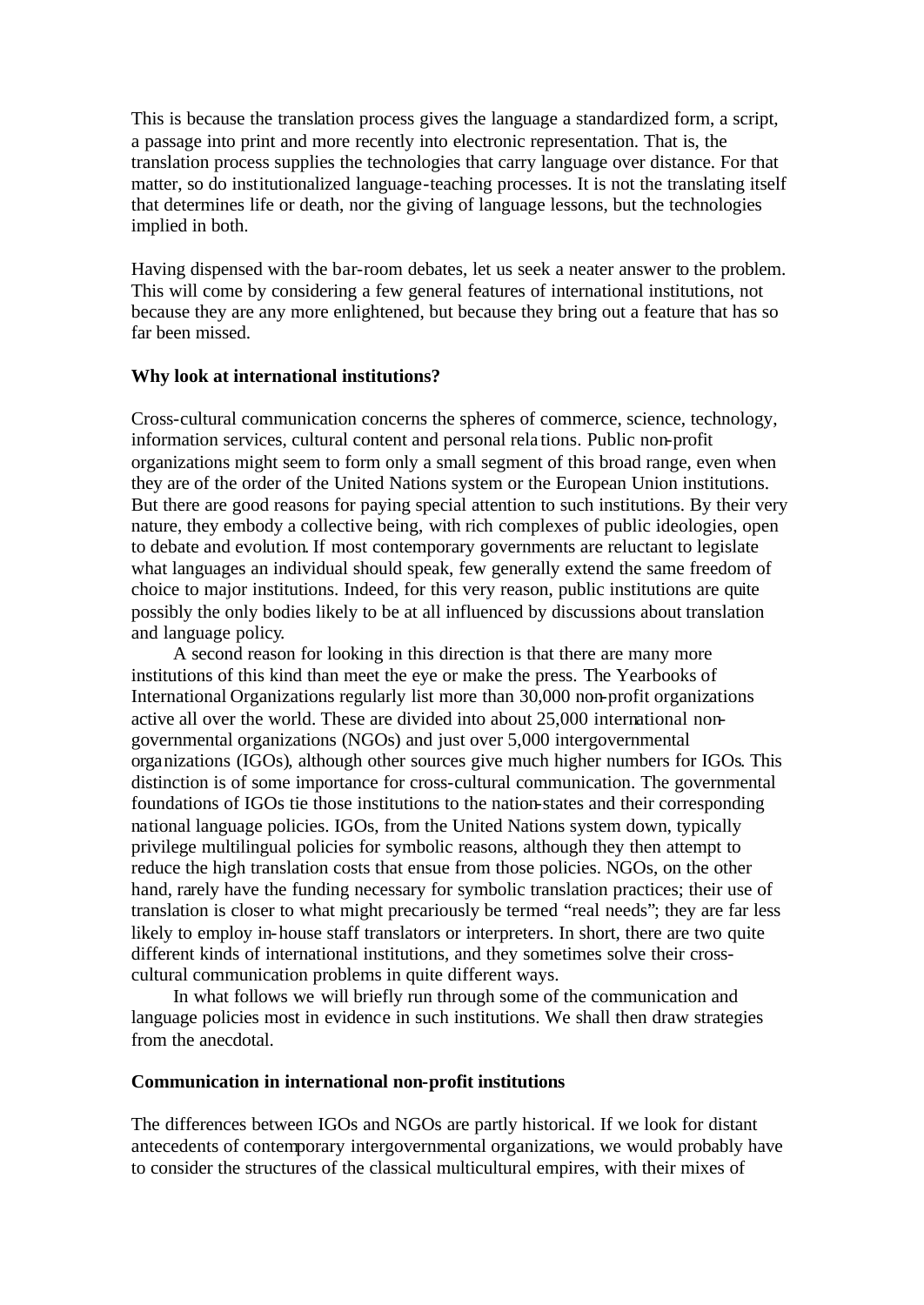imposed lingua francas and respected national languages. Imperial translation operated as a means of often symbolic unification. In Europe, the largely cultural Holy Germanic Empire might be one kind of background for the use of translation such as we find it in the European Union institutions, where the central political figure is traditionally weak, much decision-making power remains with the major nation-states and with their preferred languages, and translation foregrounds the symbolic plurality of those languages. Intergovernmental undertakings in specific fields might nevertheless also be associated with the various military alliances that have required rather more efficient communication solutions. The weak imperial model beneath the many official languages of the EU institutions is thus not the same as the one justifying the more restricted use of translation in an alliance like NATO (which has English and French as working languages).

International non-governmental organizations, on the other hand, would probably have to seek their antecedents in the structures and practices of the multinational churches, where ideology, shared interests, and various senses of mission tend to override the symbolic values of language loyalty. Although there are obvious and important differences between the Latin of Catholicism, the Classical Arabic of Islam, the Hebrew of Judaism, or the American English of various evangelical groups, the international churches tend to use translation as a means of radiating out from a main source or central language (sometimes sacred) toward any number of peripheral target languages. Since this model combines centralized power structures and relative efficiency, it tends to be the general rule of NGOs, and indeed of restricted-domain IGOs such as the European Free Trade Association (which had English as its lingua franca). Further, the demands of efficiency increasingly bring about situations where language-learning policies (mainly the learning of the central language or languages) reduce the actual need for translation within the organizational structure. In such situations, translation may even be restricted to communication with external entities only.

The language policies of many IGOs remain officially based on the Romantic principle of "one nation, one language ". This is despite the fact that the very rise of these institutions ensues from the decline of the nation state as an effective decisionmaking unit. More critically, Coulmas saw those costs as defending national languages against the growth of international English, concluding that "the [then] European Community has been used by member states to defend their languages' privileged position rather than being given the chance to produce a language policy of its own" (1991: 8). That critique may now be less justified, as the EU institutions progressively evolve into a more supra-national system able to impose a centralized pragmatism on member states. A similar gap between idealist democratic policy and motivated pragmatic restriction can be seen in the United Nations. The UN's six official languages (Arabic, Chinese, English, French, Russian and Spanish) represent different moments of international expansion rather than nation-states as such, yet few institutions within the UN system actually use all six languages.

Opposed to the pragmatic tendency to reduce the number of working languages and thus economize translational resources, there are firm ideological arguments in favor of widening the number of languages used and thus promoting increased use of translation. The very function of most IGOs, particularly within the UN system, is to check the power imbalances that would predominate in direct relations between nationstates. Indeed, since many disputes come to IGOs precisely because of different views and interpretations, the function of the institution must be to manifest the cultural and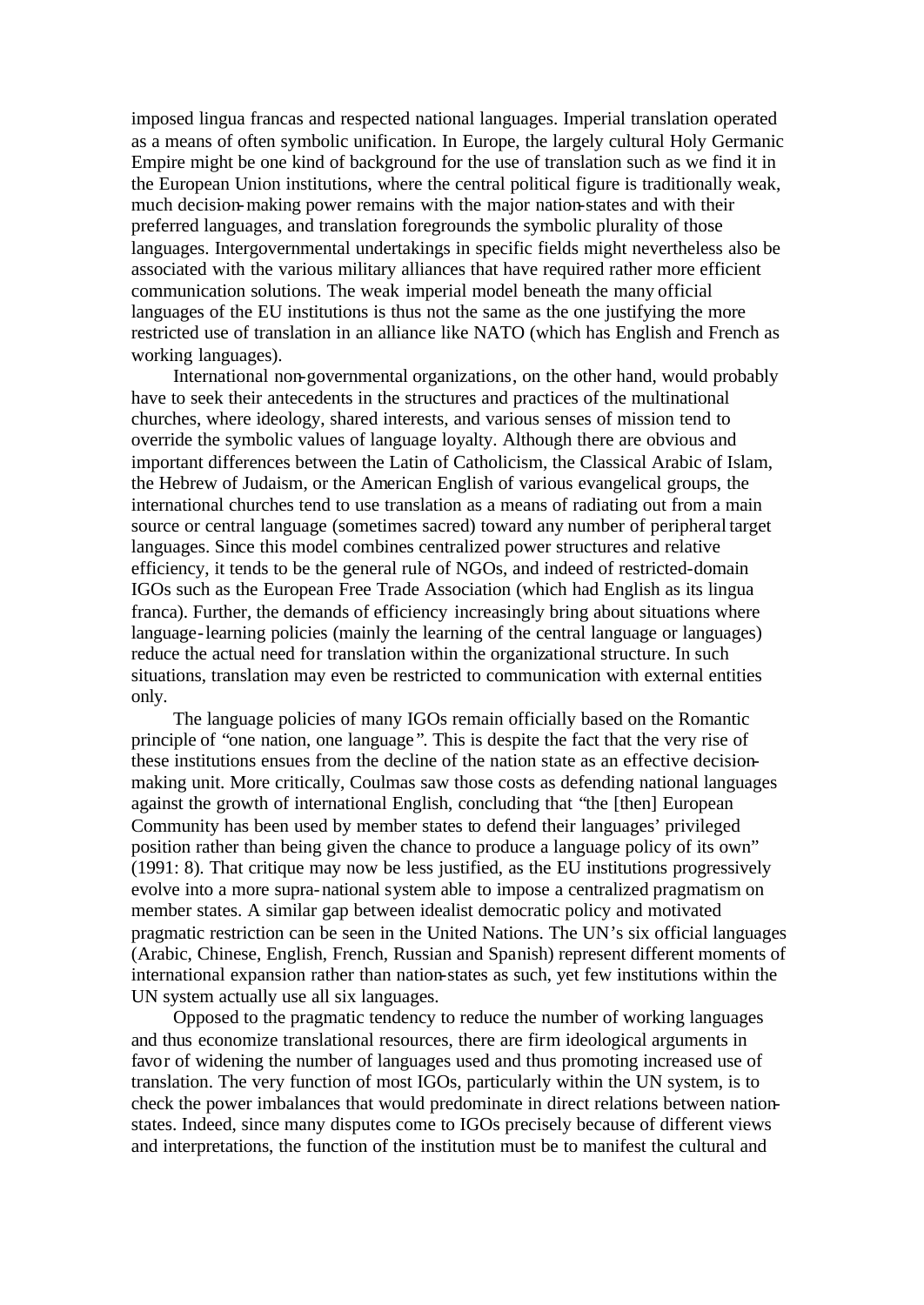linguistic dimensions of those differences. Such arguments need constantly to be restated in the face of financial pressures.

## **Three strategies**

The above overview has hopefully brought out an underlying conflict between what should ideally happen (the use of many equal languages) and what various criteria of efficiency mostly cause to happen (the use of just one or two central languages). At the end of the day, the main difference between IGOs and NGOs in this area may be that the former have to pay greater lip-service to multilingual ideals. However, cutting across those pragmatic tussles, there are several quite distinct strategies to be extracted. Two of those strategies correspond to the basic heads we have been using so far:

1. Language learning: An institution may choose one or two official languages, obliging speakers of other languages to learn and operate in them. The learning of second or third languages thus obviates the need for translation of most kinds. Indeed, if analyzed in cost-benefit terms, language learning is by far the most efficient strategy for long-term relations, as we have argued above. Language learning is thus dominant within most scientific and technical organizations and in institutions with just two official languages (e.g. OECD or NATO). Yet it is also present to some extent whenever the number of official languages is reduced, as is the case of the United Nations or European Union institutions. Further, within the actual operations of even the most multilingual institutions, most technicians and experts converse freely in just one or two languages, often non-native to non-native, in the interests of efficiency. As a rule of thumb, the more technical the domain, the more one might expect to find language learning replacing the need for translation. In technical domains, understanding is a question of technical things, not necessarily of language systems as such.

2. Multilateral translation: The radical alternative to language learning is to have all languages translated into all other languages, such that the participants in cross-cultural communication may all produce texts in their first language. This is the fundamental idea behind the EU institutional maxim of "equal rights for all languages", which in practice means that all laws and outgoing documents of general application have to be drafted in all official languages (see Wagner 2002). The nightmare combination of transfers to and from all languages is nevertheless illusory, thanks to the practical reduction of working languages, as well as the growing use of pivot languages in translation and interpreting services. This means that complete multilateral translation is rarely to be found. In its place, we have a combination of language learning and translation.

So what might the third strategy be? If we may exclude the radical virtues of noncommunication or telepathy, it would have to be some specific combination of language learning and translation. Here is what we find:

3. Translation from a central language: Criteria of efficiency mean that multilingual ideals are reduced by introducing a division between what happens within the central agencies of the institution (within its professional interculture) and what happens in relations with what might be termed client cultures (the relative monocultures whose languages are accorded official status by the institution). This division opens the way for one or two languages to be used on the inside, with translation limited to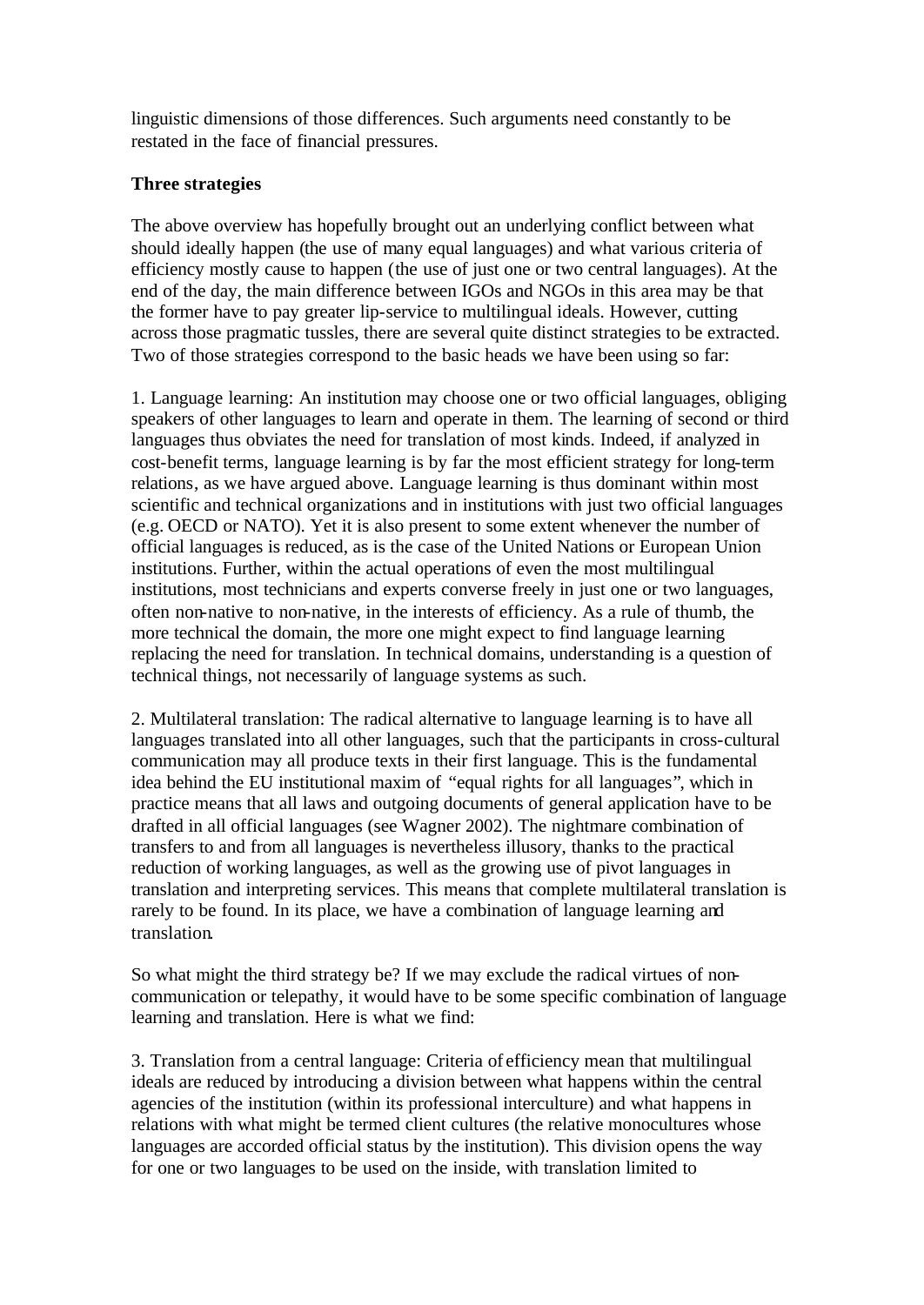communication between the interculture and the monocultures. This is what we find in the major systems that nevertheless claim to have a multilingual policy, especially those of the European Union (Pym 1999). There are many sub-strategies involved here, including absolute language learning (both passive and active) for institutional officials, and passive language learning for a slightly wider circle (so that EU parliamentarians, for example, can speak their own language but understand speeches in several languages). European intellectuals of the order of Claude Hagège (1992: 273) and Umberto Eco (1993: 292-293) have viewed passive language competence as the most viable path to democratic relations in an age of globalizing cultures. Yet what we find happening in most institutions is a more radical reduction of the lingua francas at work within the major intercultures, with degrees of centralization that have little correspondence with twentieth-century humanist ideals.

This third strategy is of extreme interest because it would seem to be the trend not only of international non-profit institutions such as we find them, but also of most multinational marketing. The discourses of localization (cf. Sprung 2000) are based on production in a central language, mostly English, then translation and adaptation into a wide range of target languages, with the latter determined according to market criteria. That is, what we find in the NGOs, and increasingly in the IGOs as well, is also the way of global capitalism. The third strategy would appear to be winning on all fronts.

## **The diversity paradox explained**

This is not the place to predict whether the various combinations of language learning and translation are leading to the best of possible worlds. Our more humble purpose is to point out that the paradox with which we began, the apparent contradiction between the growth of a lingua franca and the growth of translation, is handled in a fairly nonproblematic way by our third strategy. The lingua franca is growing within intercultures, translation is reaching out beyond them. If you want to produce global software or become a world leader, you will need some command of English, or whatever the next lingua franca will be. But then, thanks to translation in its most diverse forms, the software and the leadership may then reach a very wide range of cultures and languages. And the latter may indeed be strengthened by such movements.

We thus find that the growth of a lingua franca is compatible with the expansion of the global market for translation. QED.

### **Note**

Parts of this paper were presented to the workshop "Translation and Institutions " at the conference *Language Study in Europe at the Turn of the Millenium*, Societas Linguistica Europea, Katholieka Universiteit Leuven, 28-31 August 2001. Details have also been drawn from our text "The Use of Translation in International Organizations", Harald Kittel et al., eds. *Übersetzung Translation Traduction. Ein internationales Handbuch zur Übersetzungsforschun*g. Berlin, New York: De Gruyter, 2004. Vol.1. 85- 92.

### **References**

Boucaud, Fernand. 2005. *The European Translation Industry. Facing the Future*. Brussels: Belgian Quality Translation Association.